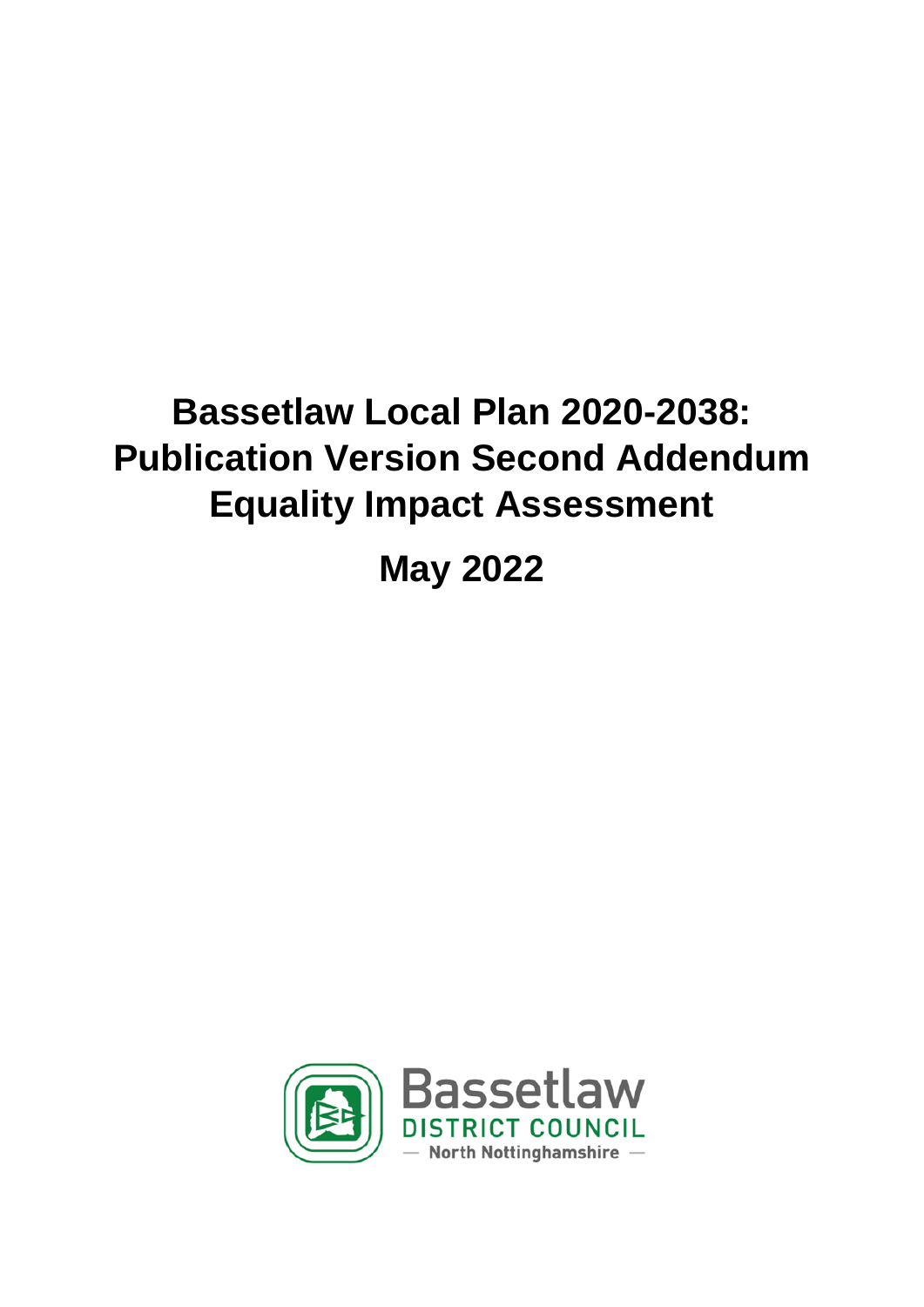**Bassetlaw Local Plan 2020-2038: Publication Version Second Addendum - Equality Impact Assessment, May 2022**

#### *1. Author, Service area, Date*

Hanna Toth (Planning Policy Officer), Planning Policy Team, April 2022

#### *2. Who else has been involved in writing this EIA?*

Karen Johnson (Planning Policy Manager), Richard Gadsby (Policy and Scrutiny Officer).

#### *3. What proposal is this EIA assessing?*

The EIA is assessing Bassetlaw District Council's Bassetlaw Local Plan 2020-2038: Publication Version Second Addendum. The Second Addendum details 11 updated policies. Therefore, the Second Addendum should be read in conjunction with the Publication Version, as well as the Publication Version Addendum document.

Bassetlaw District Council is committed to promoting a community and organisational culture that fully respects and values everyone's differences and needs. Equality and diversity is integral to our core business, our staff and our service users. In working towards our commitment to equality we will:

- Work towards providing services which meet the needs of all sections of our communities.
- Ensure that respect and dignity is valued as a core principle for all.
- Promote equality and fair treatment and equal access to our services and services commissioned by us.
- Offer a range of translation and interpretation services for those whose first language is not English and also provide information in other formats such as Braille and audio.
- Actively seek the views of our customers and take account of their comments and complaints and allow a reasonable timescale for consultations.
- Consult a range of communities and avoid selecting single minority ethnic organisations or individuals.
- Assess and monitor the impact of new and existing policies and plans on equality groups.
- Provide straight forward information about our service.
- Strive for a workforce that reflects the diversity of the population of Bassetlaw.

#### *4. What is the purpose of your proposal and what is it expected to achieve?*

The purpose of the Equality Impact Assessment (EIA) is to assess the potential impact of the policies in the Local Plan on different groups within Bassetlaw. An assessment of the Local Plan policies has been undertaken in relation to:

- Age: older age groups
- Age: younger age groups / children
- Disability
- Sex
- Gender reassignment
- Marriage and civil partnership status
- Pregnancy and maternity
- Race
- Religion or belief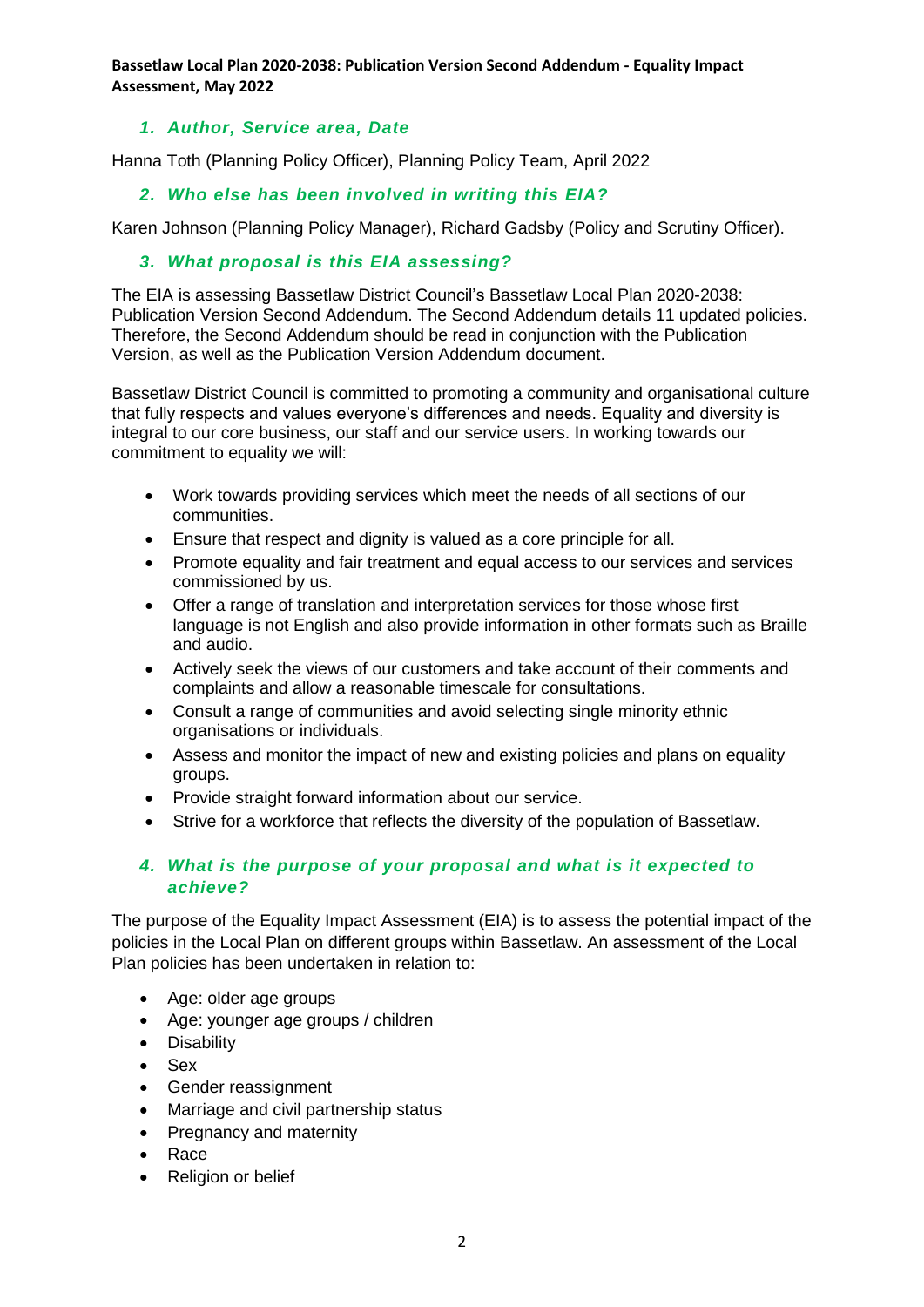**Bassetlaw Local Plan 2020-2038: Publication Version Second Addendum - Equality Impact Assessment, May 2022**

- Sexual orientation
- Human rights
- Socio Economic (including poverty)

#### **The following questions were used to undertake the EIA**:

- Does the policy/decision target or exclude a specific equality group or community?
- Does it affect some equality groups or communities differently and can this be justified?
- Is the policy or service likely to be equally accessed by all equality groups and communities? If not can this be justified?
- Are there any barriers that might make access difficult or stop different groups or communities accessing the policy or service?
- Could the policy promote equality and good relations between different groups? How?

Due to one of the two landowners unexpectedly withdrawing their site from the proposed Garden Village development shortly before submission, it is considered that a Regulation 19 Second Addendum is necessary to address consequential changes and to provide focussed changes in response to updated evidence prior to submitting the plan to the Independent Planning Inspectorate.

It includes policies which will deliver sustainable development to meet Bassetlaw's identified development needs and objectives up to 2038. This includes policies for the delivery of new housing and employment. The Plan identifies where development should be located and how and when it will be delivered.

The Second Addendum also identifies any additional infrastructure that is needed to support new development and contains a strategy for when and how this will be delivered.

Once the BLP is adopted, it will replace the Bassetlaw Core Strategy 2011 and Development Management Policies Development Plan Document (DPD). It will form the overall development plan for Bassetlaw District alongside 'made' neighbourhood plans and adopted minerals and waste local plans.

After adoption, the new local plan will be the 'starting point' for considering whether planning applications can be approved.

It contains:

- A long term vision for the District and objectives for future development up to 2038 which describes how key issues that have been identified will be tackled and how the District will evolve over the course of the plan period.
- Site allocations to deliver that development.
- More general development focussed policies.

The Publication Version Second Addendum of the Local Plan has been developed in consideration of the evidence base, National Planning Policy and guidance, feedback from public consultations, and a Sustainability Appraisal and Habitats Regulations Assessment.

In addition to the EIA, the evidence base work undertaken considers socio economic impact of the policies within Bassetlaw District. The Local Plan is a strategic priority for Bassetlaw District Council, as such this assessment and the evidence base ensures that any negative impacts have been considered and mitigated.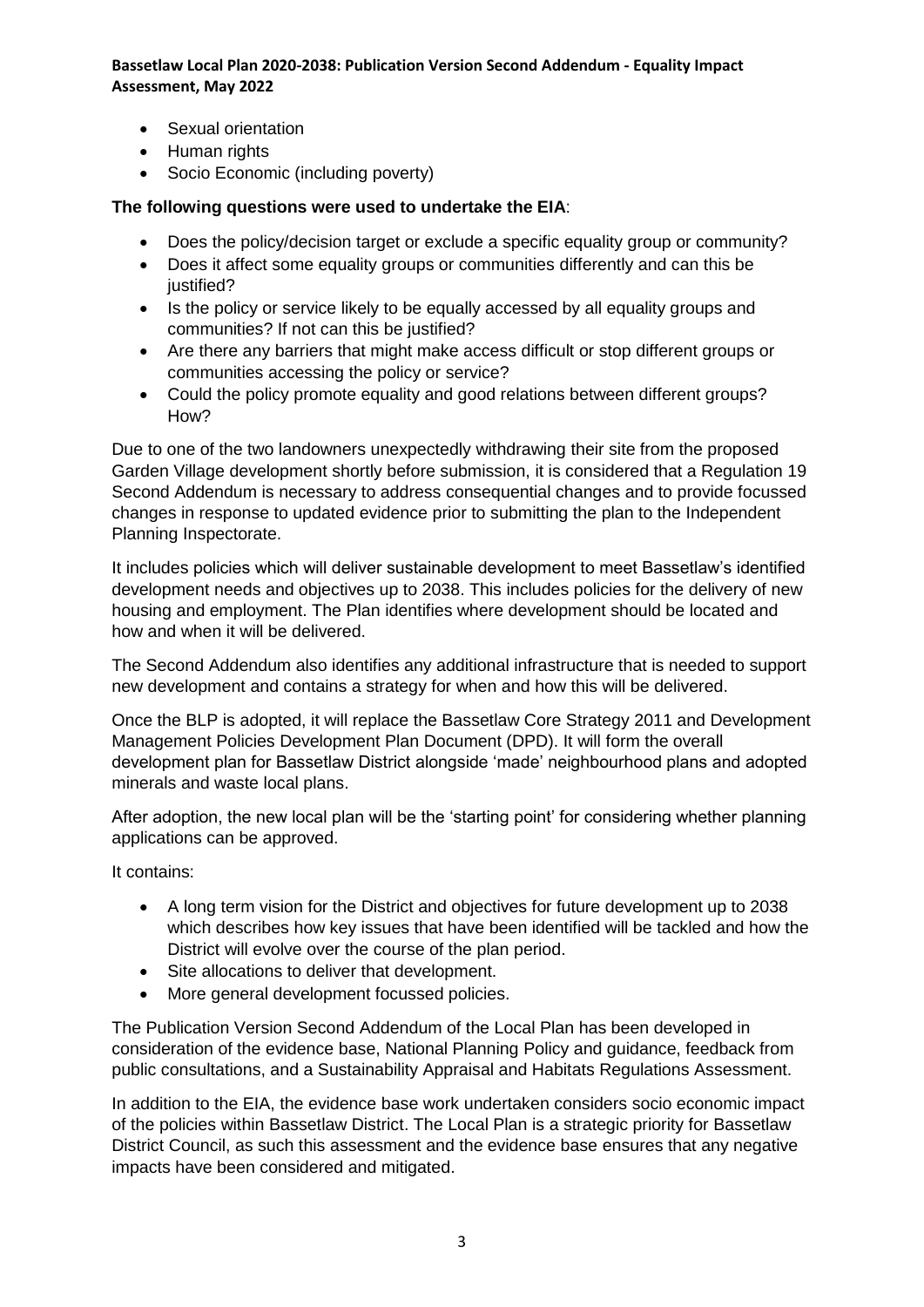**Bassetlaw Local Plan 2020-2038: Publication Version Second Addendum - Equality Impact Assessment, May 2022**

#### *5. Is there any relevance to the aims of the public sector equality duty?*

There are three aims of the Equality Act, these are:

- **Eliminate Unlawful discrimination**, harassment, victimisation, and any other conduct prohibited by the act.
- **Advance Equality of Opportunity**, between people who share protected characteristics and those who don't.
- **Foster Good Relations**, between people who share a protected characteristic and people who do not share it.

How the implementation of the Draft Local Plan will relate to these is outlined in brief below.

| <b>Aim</b>                                                                                                                 | Yes, No or N/A | Details if 'Yes'                                                                                                                                                                                                                                                                                                                                                                                                                                                                                                                                                                  |
|----------------------------------------------------------------------------------------------------------------------------|----------------|-----------------------------------------------------------------------------------------------------------------------------------------------------------------------------------------------------------------------------------------------------------------------------------------------------------------------------------------------------------------------------------------------------------------------------------------------------------------------------------------------------------------------------------------------------------------------------------|
| <b>Eliminate Unlawful</b><br>discrimination, harassment,<br>victimisation, and any other<br>conduct prohibited by the act. | <b>Yes</b>     | The BLPA aims to ensure the sustainable development<br>of Bassetlaw for the next 15 years. The promotion of<br>balanced and inclusive communities that benefit all is<br>integral to achieving this. The polices set out within the<br>plan guide development and promote opportunities, for<br>example they include polices for the allocation of housing<br>sites to meet need, allocation of strategic employment<br>sites and spaces for commercial development to boost<br>and support the economy as well as protecting and<br>enhancing the natural and built environment. |
| Advance Equality of<br>Opportunity, between people<br>who share protected<br>characteristics and those who<br>don't.       | Yes            | The BLPA aims to promote balanced, inclusive and<br>sustainable communities that benefit all. Many of the<br>policies within the Plan will benefit the wider community<br>in Bassetlaw and not specifically those with protected<br>characteristics. However, some policies will have the<br>potential for some direct or indirect impact on equalities<br>issues, such as Policy Sites for ST35: Gypsies,<br>Travellers and Travelling Showpeople.                                                                                                                               |
| <b>Foster Good Relations,</b><br>between people who share a<br>protected characteristic and<br>people who do not share it. | <b>Yes</b>     | The BLPA and the policies set out within it are inclusive<br>and aim to foster good relations with all sections of the<br>community; this includes those within the protected<br>characteristics classifications.                                                                                                                                                                                                                                                                                                                                                                 |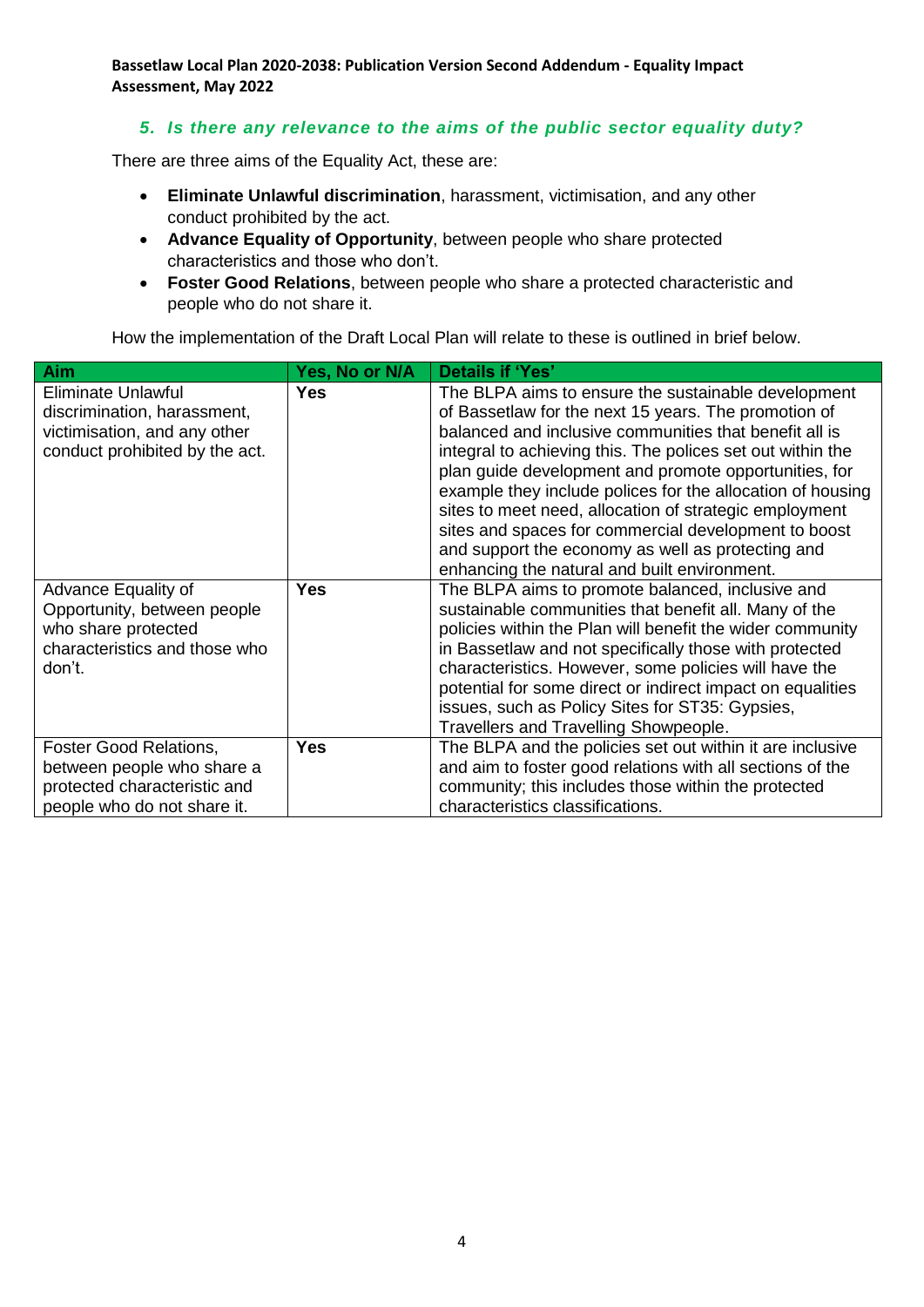| <b>Local Plan</b><br><b>Policy</b>                       | <b>Equalities Groups- Is the effect Neutral, Positive or Negative?</b> |                   |                |                                 |                |                 |                                     |                                                             |                                           |                        |                 | <b>Explanation and</b><br><b>Evidence</b>                                                                                                                                                                                                                                                                                                                                                                              |
|----------------------------------------------------------|------------------------------------------------------------------------|-------------------|----------------|---------------------------------|----------------|-----------------|-------------------------------------|-------------------------------------------------------------|-------------------------------------------|------------------------|-----------------|------------------------------------------------------------------------------------------------------------------------------------------------------------------------------------------------------------------------------------------------------------------------------------------------------------------------------------------------------------------------------------------------------------------------|
|                                                          | Age                                                                    | <b>Disability</b> | <b>Sex</b>     | <b>Gender Re-</b><br>assignment | Race           | <b>Religion</b> | <b>Sexual</b><br><b>Orientation</b> | <b>Marriage &amp;</b><br><b>Civil</b><br><b>Partnership</b> | <b>Pregnancy</b><br>&<br><b>Maternity</b> | <b>Human</b><br>rights | poverty)        |                                                                                                                                                                                                                                                                                                                                                                                                                        |
| <b>Section 1</b>                                         |                                                                        |                   |                |                                 |                |                 |                                     |                                                             |                                           |                        |                 |                                                                                                                                                                                                                                                                                                                                                                                                                        |
| <b>ST1:</b><br>Bassetlaw's<br>Spatial<br><b>Strategy</b> | <b>Neutral</b>                                                         | <b>Neutral</b>    | <b>Neutral</b> | <b>Neutral</b>                  | <b>Neutral</b> | <b>Neutral</b>  | <b>Neutral</b>                      | <b>Neutral</b>                                              | <b>Neutral</b>                            | <b>Neutral</b>         | <b>Positive</b> | ST1 sets out the<br>key principles of<br>strategic<br>development in the<br>District and for the<br>next 15 years<br>expected in<br>Bassetlaw. The<br>policy is written<br>positively and there<br>is no negative<br>discrimination of<br>any of the<br>protected<br>characteristics. It is<br>expected that the<br>overall strategy will<br>improve the socio-<br>economic standing<br>of all Bassetlaw<br>residents. |
| <b>ST2: Rural</b><br><b>Bassetlaw</b>                    | <b>Positive</b>                                                        | <b>Neutral</b>    | <b>Neutral</b> | <b>Neutral</b>                  | <b>Neutral</b> | <b>Neutral</b>  | <b>Neutral</b>                      | <b>Neutral</b>                                              | <b>Neutral</b>                            | <b>Neutral</b>         | <b>Neutral</b>  | ST2 sets out the<br>guidelines in favour<br>of sustainable<br>housing                                                                                                                                                                                                                                                                                                                                                  |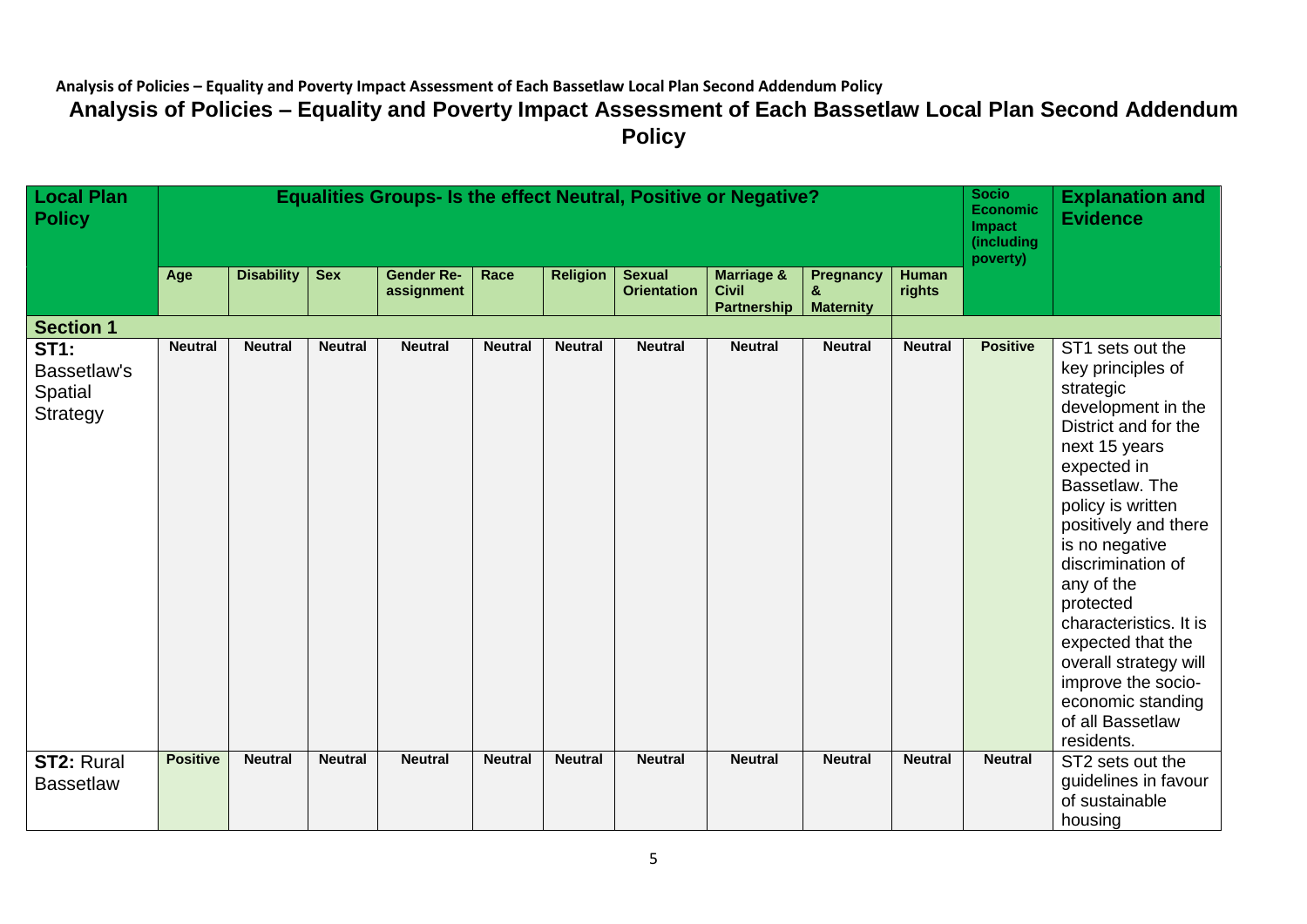|  | Analysis of Policies – Equality and Poverty Impact Assessment of Each Bassetlaw Local Plan Second Addendum Policy |
|--|-------------------------------------------------------------------------------------------------------------------|
|--|-------------------------------------------------------------------------------------------------------------------|

|                                                                      |                |                |                |                |                |                |                |                |                |                |                 | development rates<br>for the duration of<br>the BLP in the rural<br>areas. The policy is<br>written positively<br>and there is no<br>negative<br>discrimination of<br>any of the<br>protected<br>characteristics. ST2<br>is expected to<br>deliver positive<br>impact on the age<br>characteristic, as it<br>will encourage the<br>development of a<br>broad range of<br>housing in Rural<br>Bassetlaw;<br>including specialist<br>housing. |
|----------------------------------------------------------------------|----------------|----------------|----------------|----------------|----------------|----------------|----------------|----------------|----------------|----------------|-----------------|---------------------------------------------------------------------------------------------------------------------------------------------------------------------------------------------------------------------------------------------------------------------------------------------------------------------------------------------------------------------------------------------------------------------------------------------|
| <b>Section 2</b>                                                     |                |                |                |                |                |                |                |                |                |                |                 |                                                                                                                                                                                                                                                                                                                                                                                                                                             |
| <b>ST7:</b><br>Provision of<br>Land for<br>Employment<br>Development | <b>Neutral</b> | <b>Neutral</b> | <b>Neutral</b> | <b>Neutral</b> | <b>Neutral</b> | <b>Neutral</b> | <b>Neutral</b> | <b>Neutral</b> | <b>Neutral</b> | <b>Neutral</b> | <b>Positive</b> | ST7 aims to ensure<br>an attractive and<br>flexible supply of<br>employment land is<br>available to deliver<br>the Council's<br>strategy for<br>economic<br>prosperity, job<br>growth and inward<br>investment. The<br>policy is written<br>positively and there<br>is no negative                                                                                                                                                          |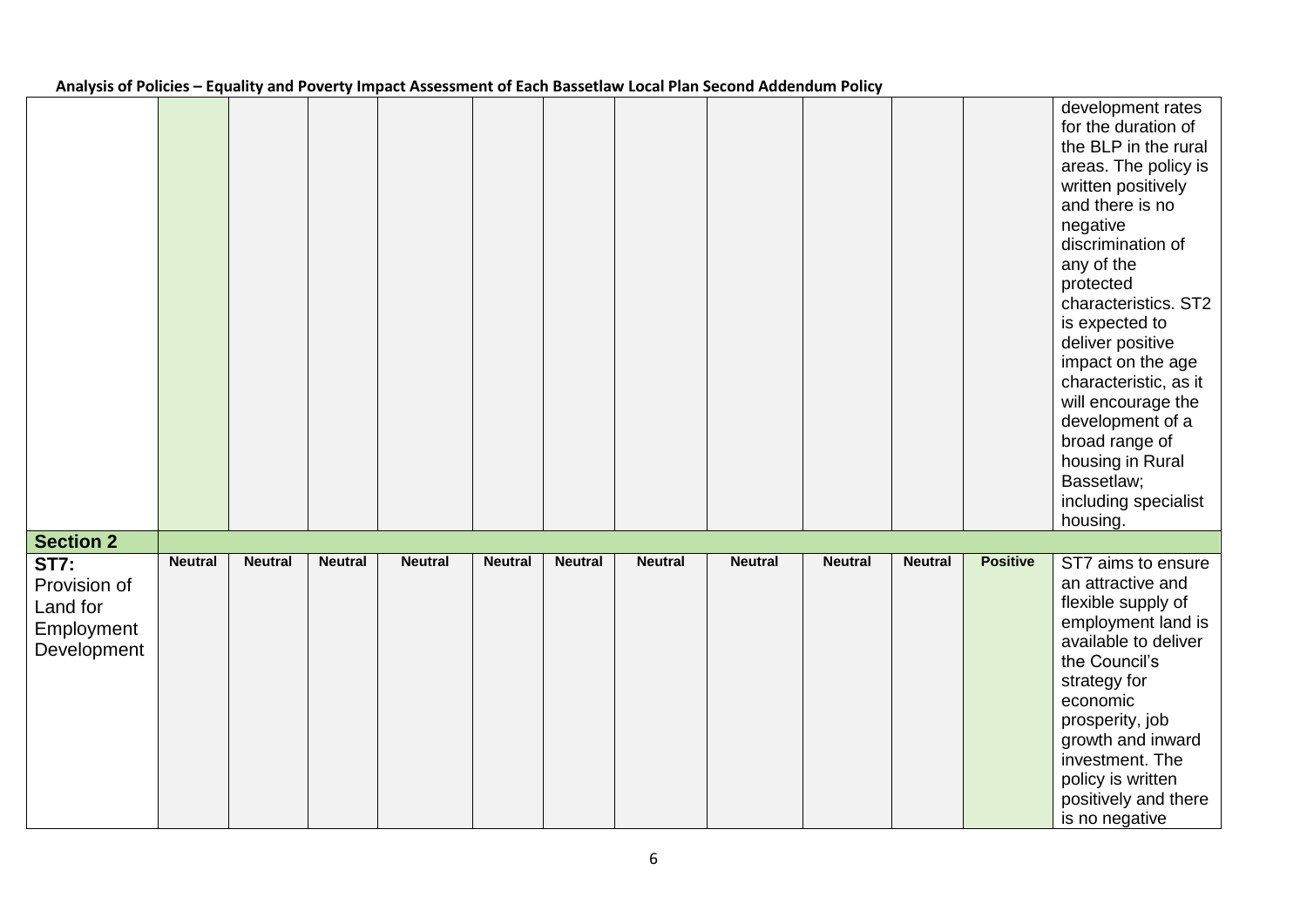|                                            |                |                |                |                |                |                |                |                |                |                |                 | discrimination of<br>any of the<br>protected<br>characteristics. ST7<br>is expected to<br>deliver additional<br>employment in the<br>District, which is<br>expected to have a<br>positive socio-<br>economic impact<br>as it will generate<br>jobs.                                                  |
|--------------------------------------------|----------------|----------------|----------------|----------------|----------------|----------------|----------------|----------------|----------------|----------------|-----------------|------------------------------------------------------------------------------------------------------------------------------------------------------------------------------------------------------------------------------------------------------------------------------------------------------|
| <b>Section 3</b>                           |                |                |                |                |                |                |                |                |                |                |                 |                                                                                                                                                                                                                                                                                                      |
| <b>ST15:</b><br>Distribution of<br>Housing | <b>Neutral</b> | <b>Neutral</b> | <b>Neutral</b> | <b>Neutral</b> | <b>Neutral</b> | <b>Neutral</b> | <b>Neutral</b> | <b>Neutral</b> | <b>Neutral</b> | <b>Neutral</b> | <b>Neutral</b>  | ST15 sets out the<br>list of housing<br>allocation sites that<br>will deliver all new<br>homes up to the<br>end of the plan<br>period in 2038. The<br>policy is written<br>positively and there<br>is no positive or<br>negative<br>discrimination of<br>any of the<br>protected<br>characteristics. |
| <b>ST29:</b><br>Affordable<br>Housing      | <b>Neutral</b> | <b>Neutral</b> | <b>Neutral</b> | <b>Neutral</b> | <b>Neutral</b> | <b>Neutral</b> | <b>Neutral</b> | <b>Neutral</b> | <b>Neutral</b> | <b>Neutral</b> | <b>Positive</b> | ST29 sets out key<br>principles that will<br>support the delivery<br>of affordable<br>housing on<br>planning<br>applications of 10<br>or more dwellings                                                                                                                                              |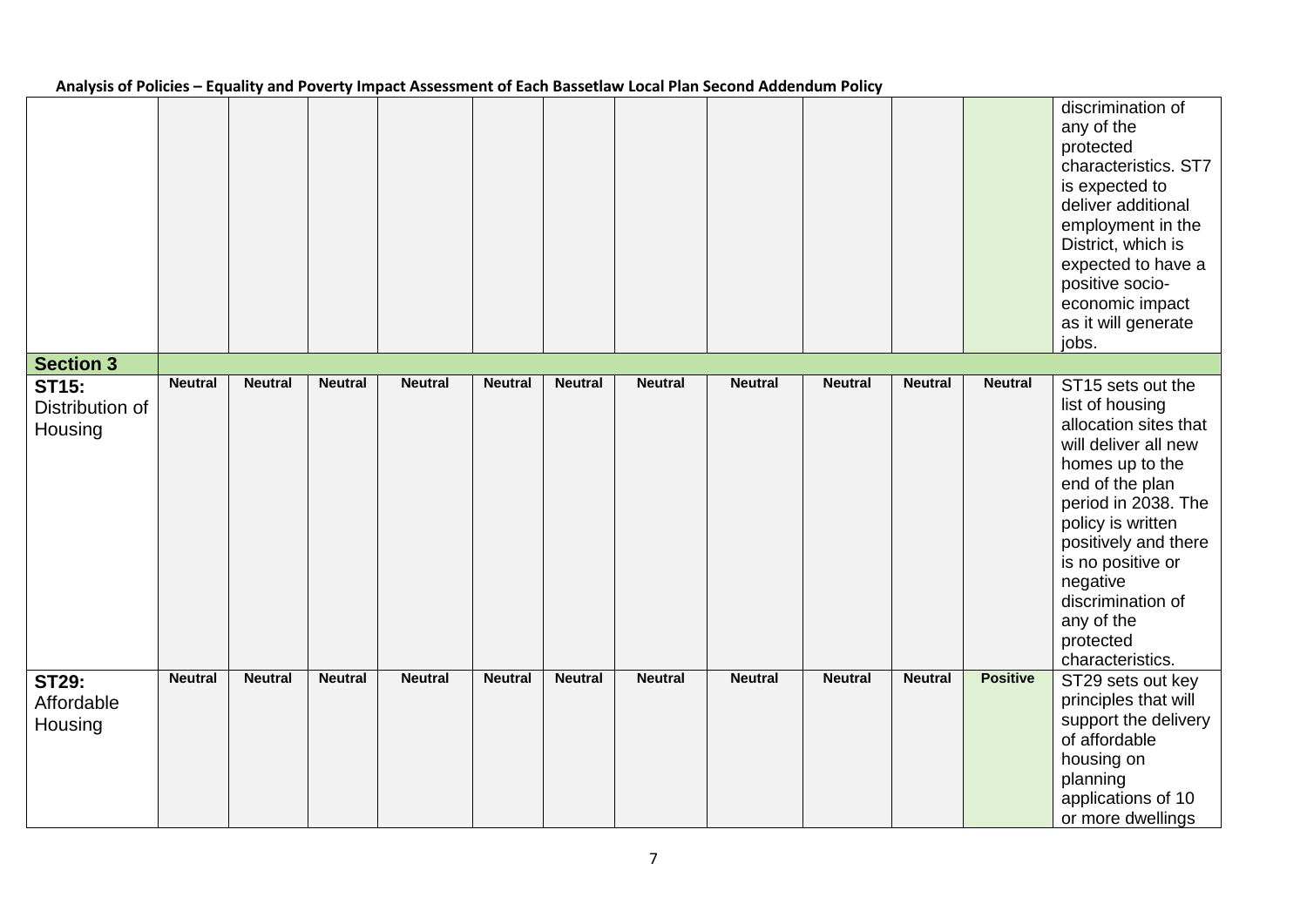| Analysis of Foncics – Equality and Foverty impact Assessment of Each Dassetiaw Eocal Fian Second Aductionm Foncy |                |                |                |                |                 |                |                |                |                |                |                |                                                                                                                                                                                                                                                                                                                                                                                                                                                                       |
|------------------------------------------------------------------------------------------------------------------|----------------|----------------|----------------|----------------|-----------------|----------------|----------------|----------------|----------------|----------------|----------------|-----------------------------------------------------------------------------------------------------------------------------------------------------------------------------------------------------------------------------------------------------------------------------------------------------------------------------------------------------------------------------------------------------------------------------------------------------------------------|
|                                                                                                                  |                |                |                |                |                 |                |                |                |                |                |                | in Bassetlaw. The<br>policy is written<br>positively and there<br>is no negative<br>discrimination of<br>any of the<br>protected<br>characteristic.<br>ST29 is expected<br>have a positive<br>impact on the socio<br>economic<br>characteristic, as it<br>encourages the<br>delivery of<br>affordable housing<br>Districtwide. This<br>will provide<br>increased<br>opportunity of<br>access to house<br>ownership from<br>varying socio-<br>economic<br>backgrounds. |
| ST32: Sites<br>for Gypsies,<br><b>Travellers</b><br>and<br>Travelling<br>Showpeople                              | <b>Neutral</b> | <b>Neutral</b> | <b>Neutral</b> | <b>Neutral</b> | <b>Positive</b> | <b>Neutral</b> | <b>Neutral</b> | <b>Neutral</b> | <b>Neutral</b> | <b>Neutral</b> | <b>Neutral</b> | ST32 sets out<br>principles to<br>support additional<br>accommodation<br>needs of Gypsies<br>and Travellers and<br><b>Travelling Show</b><br>People on existing<br>sites in the District.<br>The policy is written<br>positively and there<br>is no negative<br>discrimination of                                                                                                                                                                                     |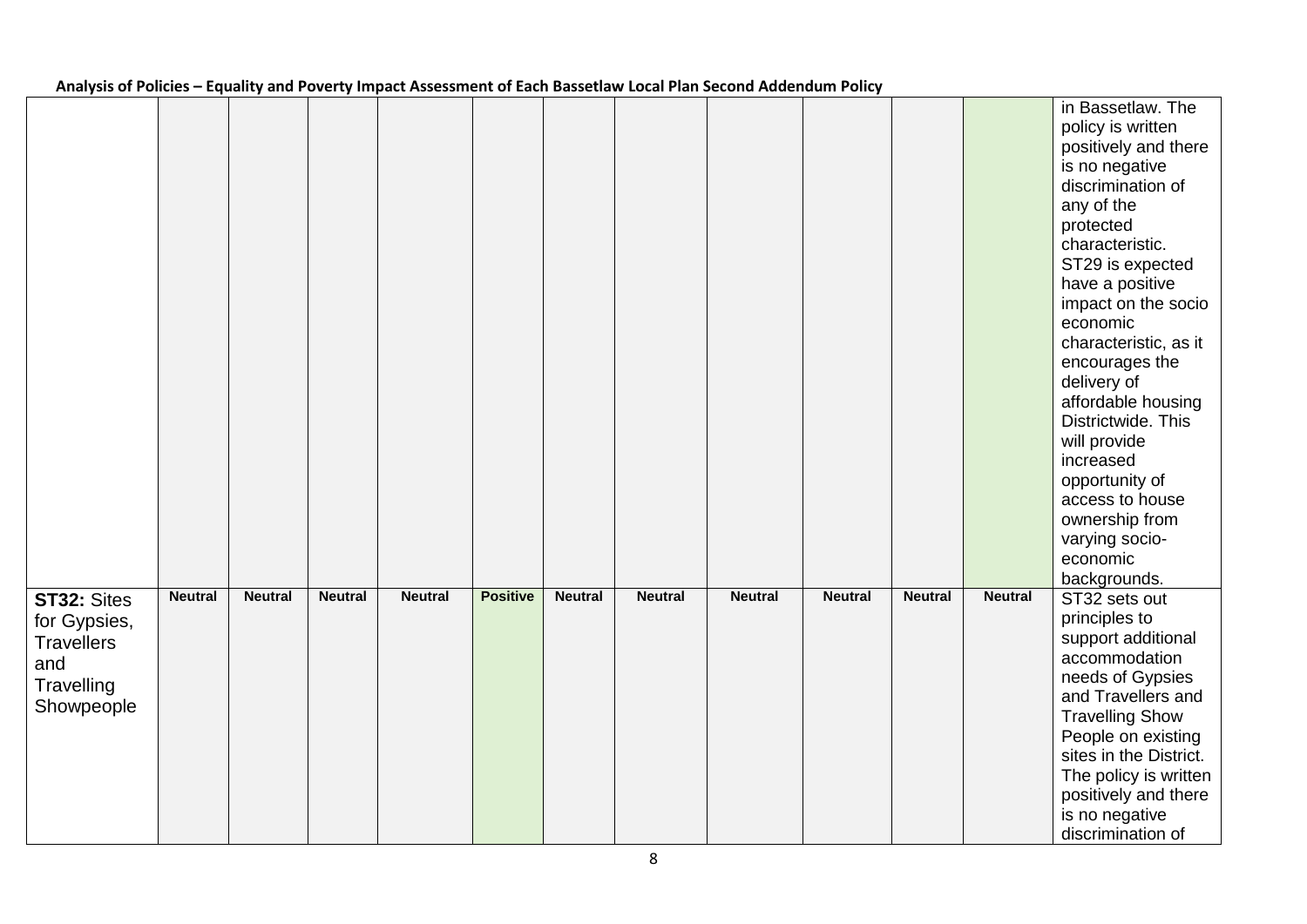|                                                            |                |                |                |                |                |                |                |                |                |                |                | any of the<br>protected<br>characteristic.<br>ST32 is expected<br>to have a positive<br>impact on the race<br>characteristic, as<br>the policy<br>addresses the<br>needs of a specific<br>race/ group of<br>individuals.                                                                                                                                                                                                                                                                                                 |
|------------------------------------------------------------|----------------|----------------|----------------|----------------|----------------|----------------|----------------|----------------|----------------|----------------|----------------|--------------------------------------------------------------------------------------------------------------------------------------------------------------------------------------------------------------------------------------------------------------------------------------------------------------------------------------------------------------------------------------------------------------------------------------------------------------------------------------------------------------------------|
| <b>Section 4</b>                                           |                |                |                |                |                |                |                |                |                |                |                |                                                                                                                                                                                                                                                                                                                                                                                                                                                                                                                          |
| <b>ST40:</b><br><b>Biodiversity</b><br>and<br>Geodiversity | <b>Neutral</b> | <b>Neutral</b> | <b>Neutral</b> | <b>Neutral</b> | <b>Neutral</b> | <b>Neutral</b> | <b>Neutral</b> | <b>Neutral</b> | <b>Neutral</b> | <b>Neutral</b> | <b>Neutral</b> | ST40 sets out the<br>principle that<br>biodiversity and<br>geodiversity within<br>the District should<br>be protected and<br>enhanced. The<br>policy also<br>establishes that in<br>order to mitigate<br>the potential<br>recreation impact<br>on all SSSIs; all<br>allocated sites of<br>50 units or more,<br>that fall within an<br>'Impact Risk Zone'<br>will be required to<br>provide bespoke<br>mitigation. The<br>policy is written<br>positively and there<br>is no positive or<br>negative<br>discrimination of |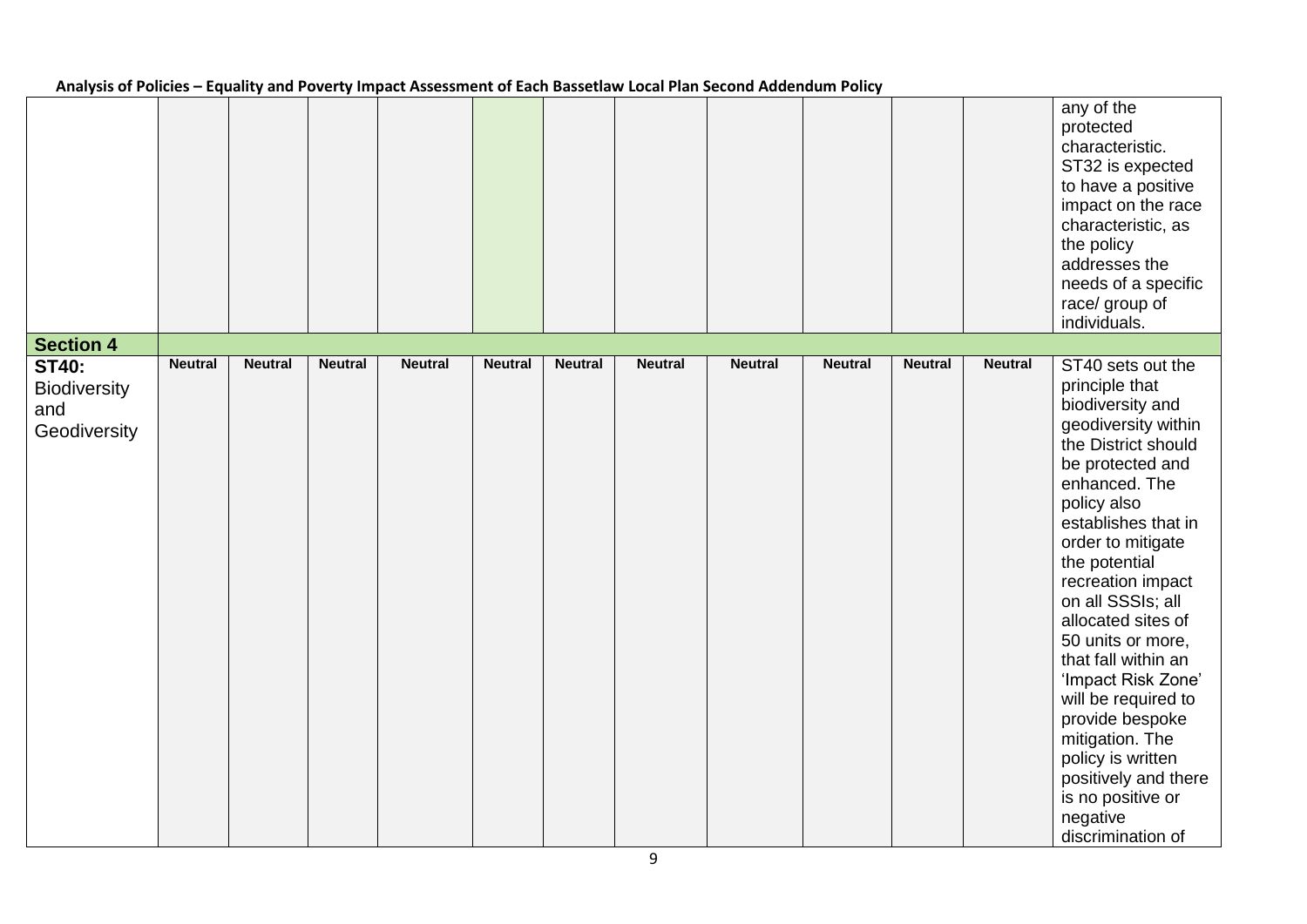| <b>Section 8</b>                    |                |                |                |                |                |                |                |                |                |                |                | any of the<br>protected<br>characteristics.                                                                                                                                                                                                                            |
|-------------------------------------|----------------|----------------|----------------|----------------|----------------|----------------|----------------|----------------|----------------|----------------|----------------|------------------------------------------------------------------------------------------------------------------------------------------------------------------------------------------------------------------------------------------------------------------------|
| <b>ST56:</b><br>Safeguarded<br>Land | <b>Neutral</b> | <b>Neutral</b> | <b>Neutral</b> | <b>Neutral</b> | <b>Neutral</b> | <b>Neutral</b> | <b>Neutral</b> | <b>Neutral</b> | <b>Neutral</b> | <b>Neutral</b> | <b>Neutral</b> | ST56 lists land that<br>is safeguarded to<br>support the delivery<br>of identified<br>infrastructure<br>schemes. The<br>policy is written<br>positively and there<br>is no positive or<br>negative<br>discrimination of<br>any of the<br>protected<br>characteristics. |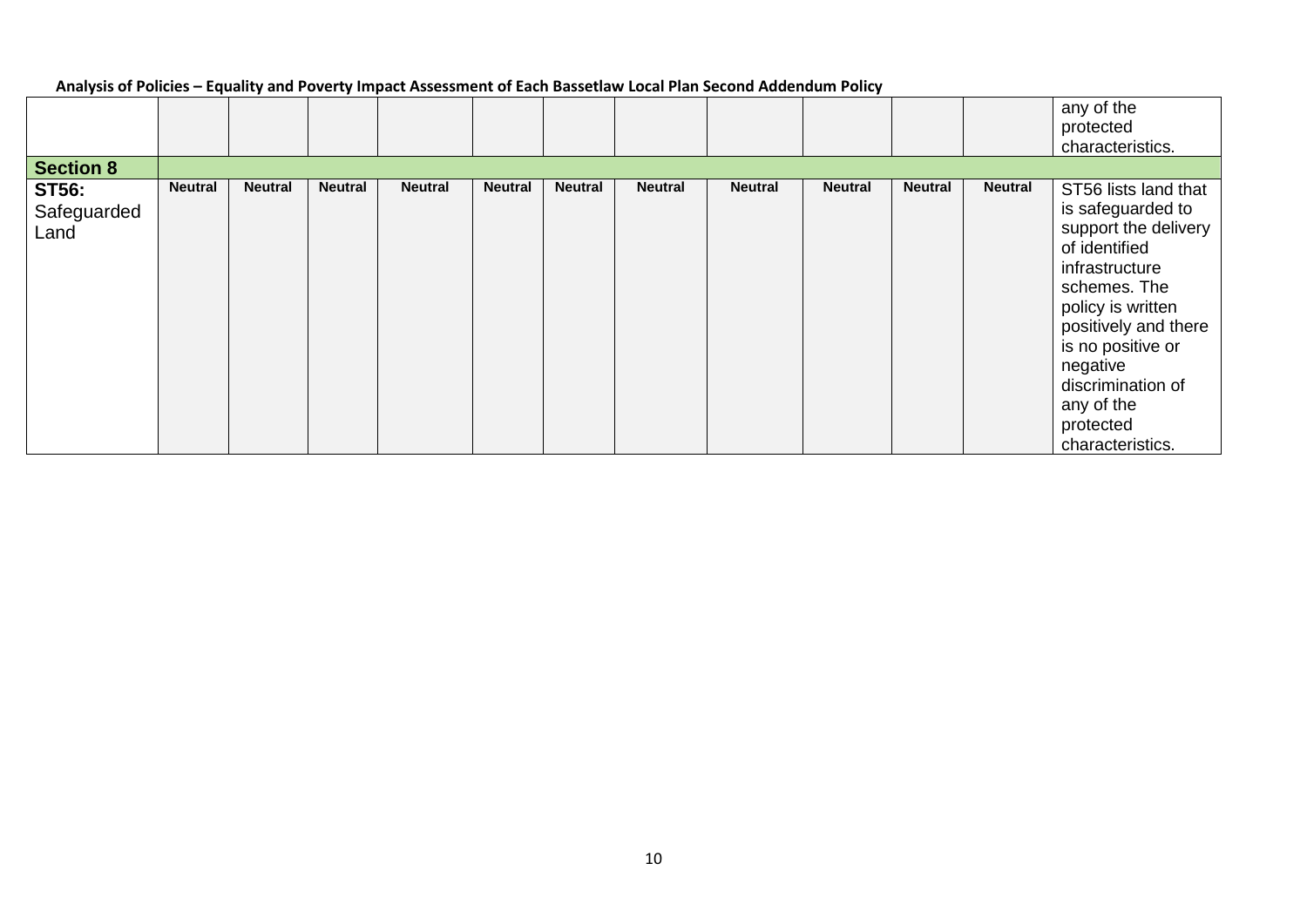### **Objectives of the Bassetlaw Local Plan: Publication Version Second Addendum 2020-2038 Objectives of the Bassetlaw Local Plan: Publication Version Second Addendum 2020-2038**

| <b>Draft Local Plan</b><br><b>Spatial Objective</b> | <b>Spatial Objective description</b>                                                                                                                                                                                                                                                                                                                                                                                                                                                                                                     |
|-----------------------------------------------------|------------------------------------------------------------------------------------------------------------------------------------------------------------------------------------------------------------------------------------------------------------------------------------------------------------------------------------------------------------------------------------------------------------------------------------------------------------------------------------------------------------------------------------------|
| SO <sub>1</sub>                                     | To locate new development in sustainable locations that respect the environmental capacity of the District, support a sustainable<br>pattern of growth across urban and rural areas, make best use of suitable, available previously developed land and buildings and<br>seek to minimise the loss of the District's highest quality agricultural land.                                                                                                                                                                                  |
| <b>SO2</b>                                          | To provide a choice of land to ensure that the District's housing stock better meets local housing needs and aspirations of all<br>residents by providing a range of market, affordable and specialist housing types, tenures and sizes in appropriate and<br>sustainable brownfield and greenfield locations, within and on the edge of settlements.                                                                                                                                                                                    |
| <b>SO3</b>                                          | To support a step change in the local economy by promoting competitive, diverse and sustainable economic growth by providing<br>the right conditions, land and premises in District for general employment growth, and to meet the identified needs of the sub-<br>regional/regional large-scale logistics market and cater for inward investment, while helping to reduce out-commuting, create<br>more better paid and higher skilled jobs, and education and training opportunities to meet local employment needs and<br>aspirations |
| <b>SO4</b>                                          | To support the sensitive regeneration of previously developed, vacant or underused sites and spaces, within urban and rural<br>Bassetlaw to facilitate their comprehensive redevelopment for housing, employment and leisure, to secure social, environmental<br>and townscape improvements, and deliver positive amenity benefits for all                                                                                                                                                                                               |
| <b>SO5</b>                                          | To promote rural Bassetlaw as a living and working landscape, by protecting and improving opportunities for homes, jobs,<br>services and community infrastructure so that the District's rural settlements continue to support their local communities, and so<br>that quality countryside is retained but utilised appropriately.                                                                                                                                                                                                       |
| <b>SO6</b>                                          | To support and enhance the vitality and vibrancy of town centres and local centres as places for shopping, leisure, cultural,<br>commercial, community and residential activities, and secure their positive regeneration by promoting an appropriate mix and<br>scale of development and environmental improvements which maximise their potential for residents, businesses, developers and<br>visitors alike.                                                                                                                         |
| <b>SO7</b>                                          | To ensure new development, places and spaces are of a high quality and sustainable design which reflects local character and<br>distinctiveness, respects residential amenity and enables people to live safe, healthy, accessible, green and active lifestyles                                                                                                                                                                                                                                                                          |
| SO <sub>8</sub>                                     | To promote healthier, active communities and help reduce health inequalities by minimising locational disadvantage, promoting<br>healthy, active design to secure active lifestyles and travel, reduce human exposure to environmental risks to achieve equitable<br>outcomes for all                                                                                                                                                                                                                                                    |
| <b>SO9</b>                                          | To protect and enhance the District's diverse historic built and natural environments, the distinctive separate character of<br>settlements and their wider landscape and townscape settings, thereby recognising the important contribution the historic<br>environment, heritage assets and their settings make to securing a high quality environment and to the visitor economy                                                                                                                                                      |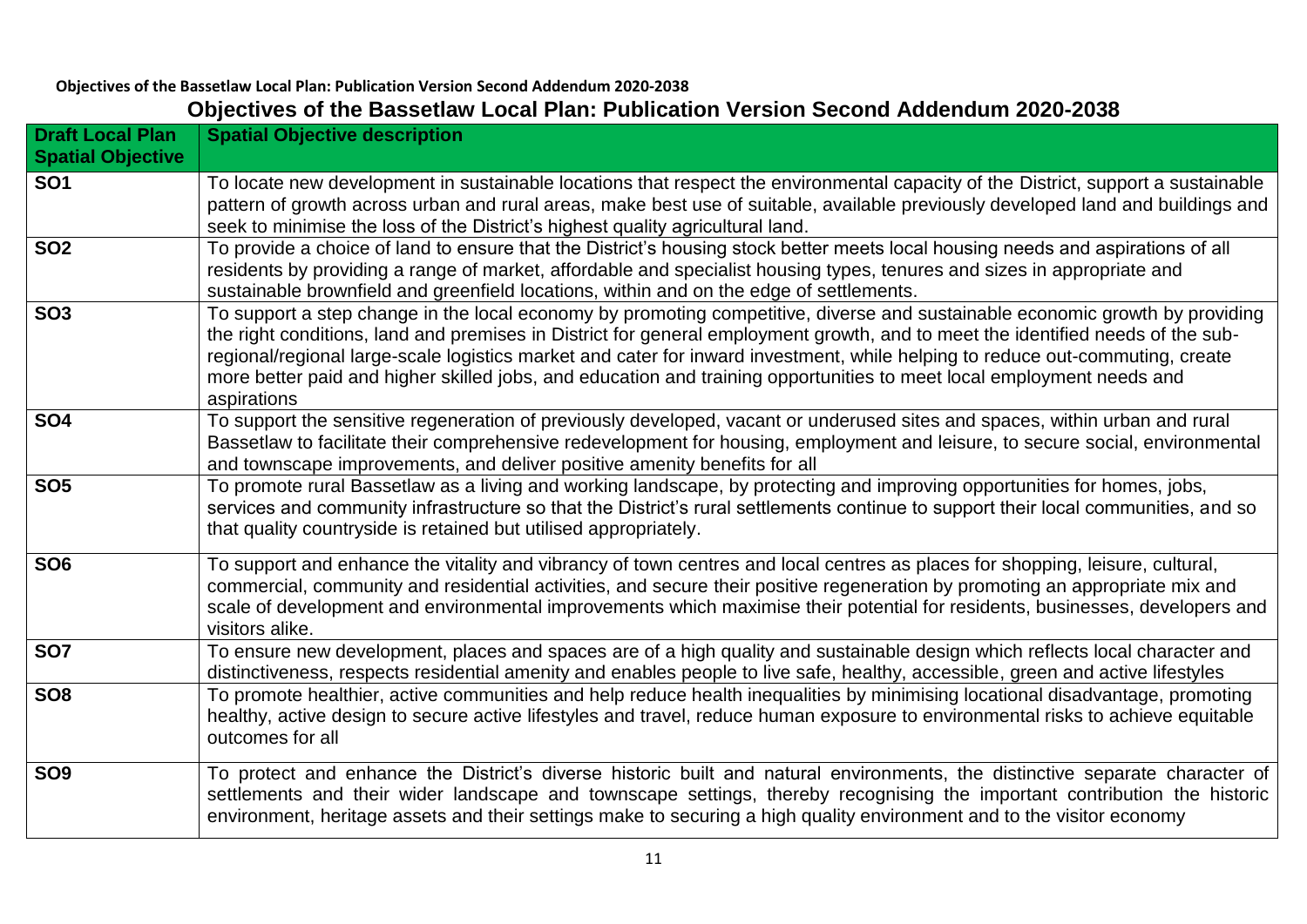| <b>Objectives of the Bassetlaw Local Plan: Publication Version Second Addendum 2020-2038</b> |  |
|----------------------------------------------------------------------------------------------|--|
|----------------------------------------------------------------------------------------------|--|

| <b>Draft Local Plan</b><br><b>Spatial Objective</b> | <b>Spatial Objective description</b>                                                                                                                                                                                                                                                                                                                                                                                                                                                                                                                                                           |
|-----------------------------------------------------|------------------------------------------------------------------------------------------------------------------------------------------------------------------------------------------------------------------------------------------------------------------------------------------------------------------------------------------------------------------------------------------------------------------------------------------------------------------------------------------------------------------------------------------------------------------------------------------------|
| <b>SO10</b>                                         | To protect, restore and enhance the quality, diversity, character, distinctiveness, biodiversity and geodiversity of the District's<br>natural environment, by creating ecological connectivity within and to the green/blue infrastructure network to create a series of<br>high quality, multifunctional, well-connected spaces, sites and landscapes that improve people's quality of life and where<br>biodiversity can thrive, respond and adapt to climate change.                                                                                                                       |
| <b>SO11</b>                                         | To support Bassetlaw's transition to a net zero carbon District through the efficient use of resources, careful location and design<br>of new development, the use of sustainable construction methods, whilst increasing resilience to impacts from climate change;<br>through tree and woodland planting, reducing exposure to flood risk, promoting energy and water efficiency, use of integrated<br>water management, and minimising waste generation; whilst maximising opportunities to generate and use a vibrant mix of<br>renewable, zero-carbon and other alternative technologies. |
| <b>SO12</b>                                         | To make efficient use of existing transport infrastructure and help make walking, cycling and public transport a more attractive and<br>viable choice to access jobs and everyday facilities, thereby helping to reduce the need to travel by car particularly for local<br>journeys, to make travel as easy and affordable as possible to and within the Main Towns, within the District and along key routes<br>to and from Bassetlaw.                                                                                                                                                       |
| <b>SO13</b>                                         | To ensure that new development appropriately contributes to the provision of necessary physical, social and green/blue<br>infrastructure to deliver planned levels of growth at the right time and to mitigate its impacts on existing communities and the<br>environment.                                                                                                                                                                                                                                                                                                                     |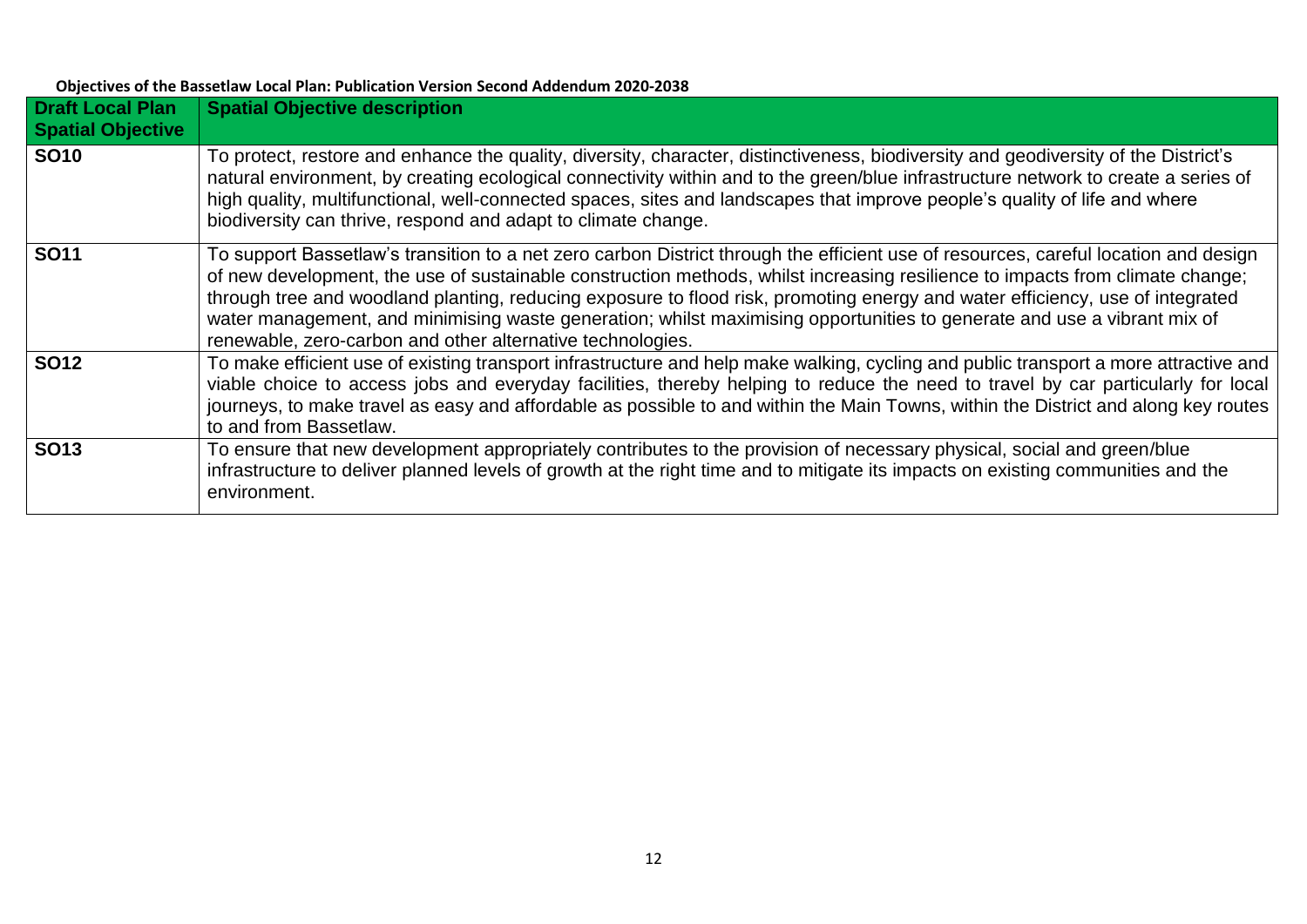# **Analysis by characteristic**

## *Summary*

The Bassetlaw Local Plan: Publication Version Second Addendum 2020-2038 (BLPA) contains 11 policies, that should be read with in conjunction to the Publication Version and Addendum Version of the Bassetlaw Local Plan, and has the underlying principle to deliver sustainable development to secure a better quality of life for everyone now and for future generations. Every policy in the BLPA is intended to positively impact all residents, employees and visitors of Bassetlaw, regardless of gender, faith, race, disability, sexuality, age, rural isolation and social deprivation. It will promote improved equal access to opportunities throughout the District. All the policies within the BLPA contribute towards achieving sustainable development with policies promoting the location of new homes, jobs and economic growth, conservation and enhancement of the natural environment and built heritage, improved infrastructure (both sustainable and generic), renewable energy generation, improved digital infrastructure, accessible green spaces, improved green and blue infrastructure networks and the development of balanced communities.

Many of the policies within the Plan will benefit the wider community across Bassetlaw District and not specifically those with protected characteristics. However, some policies will have the potential for some direct or indirect impact on different groups. Each policy has been assessed for their potential positive, negative or neutral impact on potentially vulnerable equalities groups as well as the potential to impact on Socio-economic impacts (including poverty).

## *Age*

The age-protected characteristic includes the consideration of all ages in society, the assessment of which recognises that vulnerability can change across age groups and the impact of a policy will not necessarily be uniform across all ages. The assessment identified that the impact of the BLPA polices were generally positive for all with some having a particularly positive impacts on this group. The BLPA aims to provide sustainable development addressing the needs of current and wider population; this includes provision and access to healthcare, education and training, jobs, appropriate accommodation and leisure facilities for all. The policies within the plan are written positively to ensure that needs are appropriately assessed and addressed through individual development proposals. For example, Policy ST31 (Specialist Housing) ensures that new housing provision meets the identified need at the local level, including bungalows and specialist housing; which are needed to support the ageing population.

### *Disability*

The policies within the BLPA were identified as being generally positive for all within society. The policies within the draft plan are written positively, with some policies having positive impacts on this group. The policies in the BLPA should address the needs of those with disabilities, for example Policy ST30 (Housing Mix, Type and Density) and Policy ST31 (Specialist Housing) sets out the requirement that new housing development in the District be of various mix, type and density. Both policies also encourage the delivery of a mix of market and affordable housing, including specialist housing for disabled persons District-wide.

### *Sex*

The policies within the BLPA are regarded as being generally positive for all and as having no impact on this group. The promotion of equal opportunities is integral to the integrity of the plan to support sustainable development. The BLPA is inclusive of all members of the community and does not discriminate against any sex.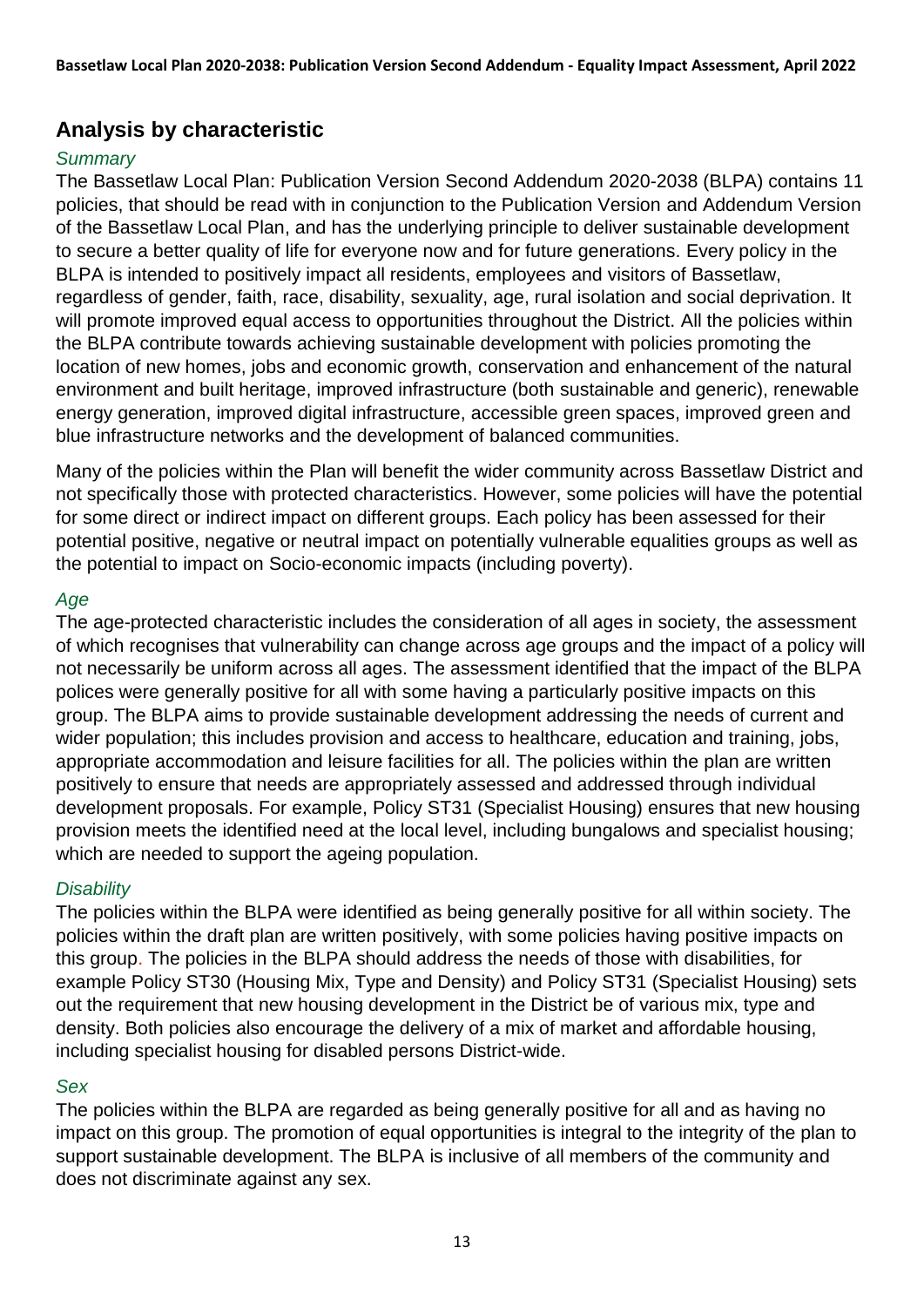#### *Gender reassignment*

The policies within the BLPA are regarded as being generally positive for all and as having no impact on this group. The promotion of equal opportunities is integral to the integrity of the plan to support sustainable development. The BLPA is inclusive of all members of the community and does not discriminate against any gender reassignment.

#### *Race*

The policies within the Local Plan are regarded as being generally positive for all, the only policy within the Local Plan which had positive impact directed particularly at the Race protected characteristic group is Policy ST32 (Sites for Gypsies, Travellers and Travelling Showpeople). It provides a criteria based policy which directs appropriate site development should the need arise.

#### *Religion*

The policies within the BLPA are regarded as being generally positive for all and as having no differential impact on this group. The promotion of equal opportunities is integral to the integrity of the plan to support sustainable development. The BLP is inclusive of all members of the community and does not discriminate against any religion.

#### *Gender*

The policies within the BLPA are regarded as being generally positive for all and as having no differential impact on this group. The promotion of equal opportunities is integral to the integrity of the plan to support sustainable development. The BLP is inclusive of all members of the community and does not discriminate against gender.

#### *Sexual orientation*

The policies within the BLPA are regarded as being generally positive for all and as having no differential impact on this group. The promotion of equal opportunities is integral to the integrity of the plan to support sustainable development. The BLP is inclusive of all members of the community and does not discriminate against sexual orientation.

### *Marriage and civil partnership status*

The policies within the BLPA are regarded as being generally positive for all and as having no differential impact this group. The promotion of equal opportunities is integral to the integrity of the plan to support sustainable development. The BLPA is inclusive of all members of the community and does not discriminate against any relationship status.

### *Pregnancy and maternity*

The policies within the BLPA are regarded as being generally positive for all. The promotion of equal opportunities is integral to the integrity of the plan to support sustainable development. The BLP is inclusive of all members of the community and does not discriminate against pregnancy or maternity. Given the potential health care and community infrastructure needs of this protected characteristic group, some of the policies in the plan have highlighted a positive impact trough assessment.

### *Socio Economic Impact (including poverty)*

The assessment of the impact of the policies in the plan on socio economic impact (including poverty) supports that the plan is written in a positive manner with the aim of benefitting all of those in society. A strong local economy is vital to maintaining and enhancing the overall prosperity and well-being of the District and its communities. In recent decades, the District's economy has begun a transformation: employment in traditional industries - such as coal fired power generation has declined significantly – resulting in the District beginning to experience a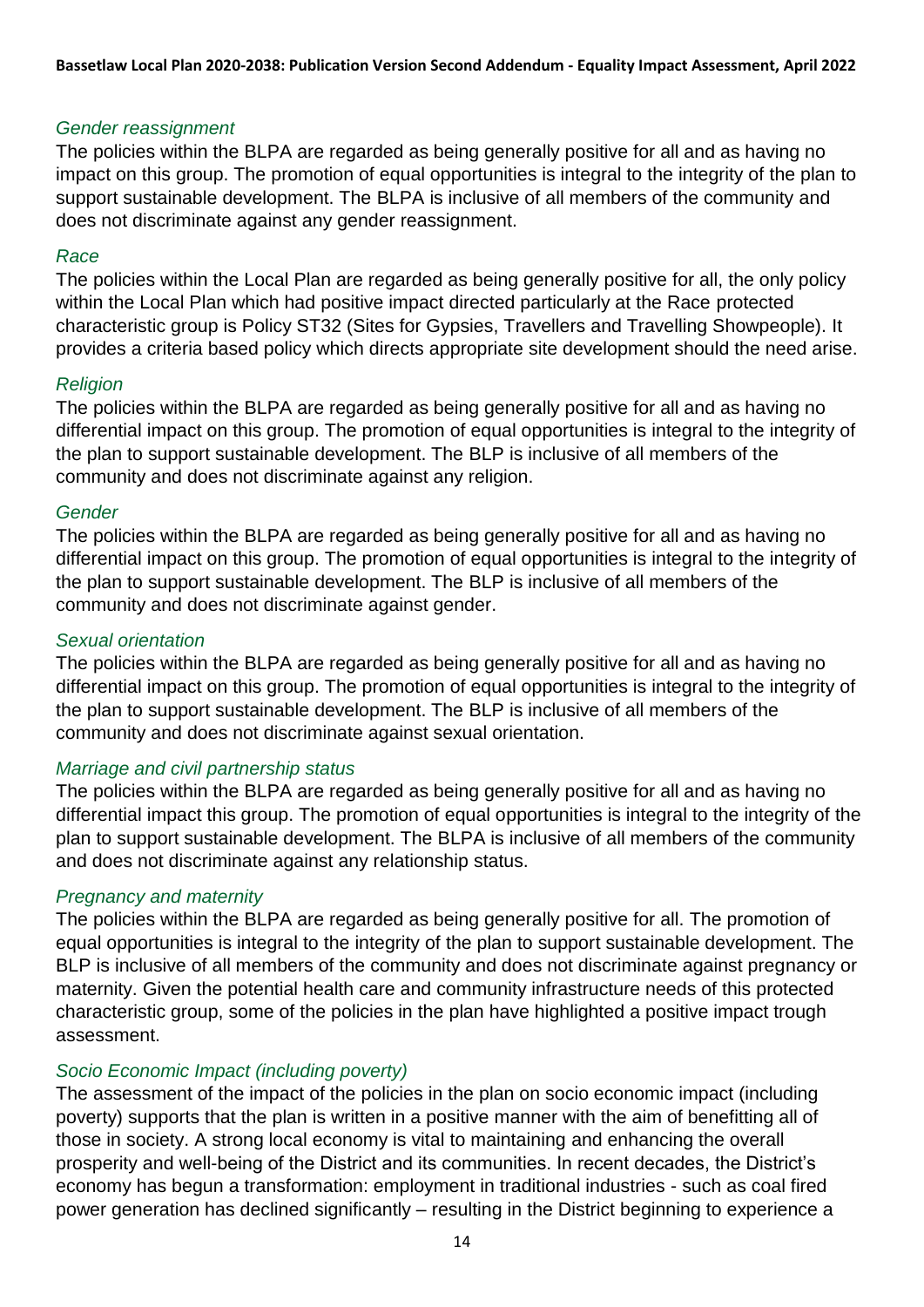step-change in economic growth. The Council Plan is committed to supporting sustainable economic growth in order to diversify the economy, upskill residents, attract inward investment and help existing businesses thrive. Policy ST7 (Provision of Land for Employment Development) promotes an ambitious strategy to enhance economic prosperity, promote inward investment, support job growth and promote upskilling of available job vacancies for residents in the District.

The Living Communities Section of the BLPA ensures that the development of housing provision across the District provides for the needs of all. The various housing allocation sites throughout the District reflect the Settlement Hierarchy indicated in Policy ST1 (Spatial Strategy) of the BLPA. All housing policies aim to provide access to housing for all socioeconomic backgrounds and encourages a mix of housing provision on sites. Policy ST58: Infrastructure and Delivery aims to ensure that the District is well connected and different forms of physical, social and green infrastructure including digital infrastructure, sustainable transport and green infrastructure are encouraged.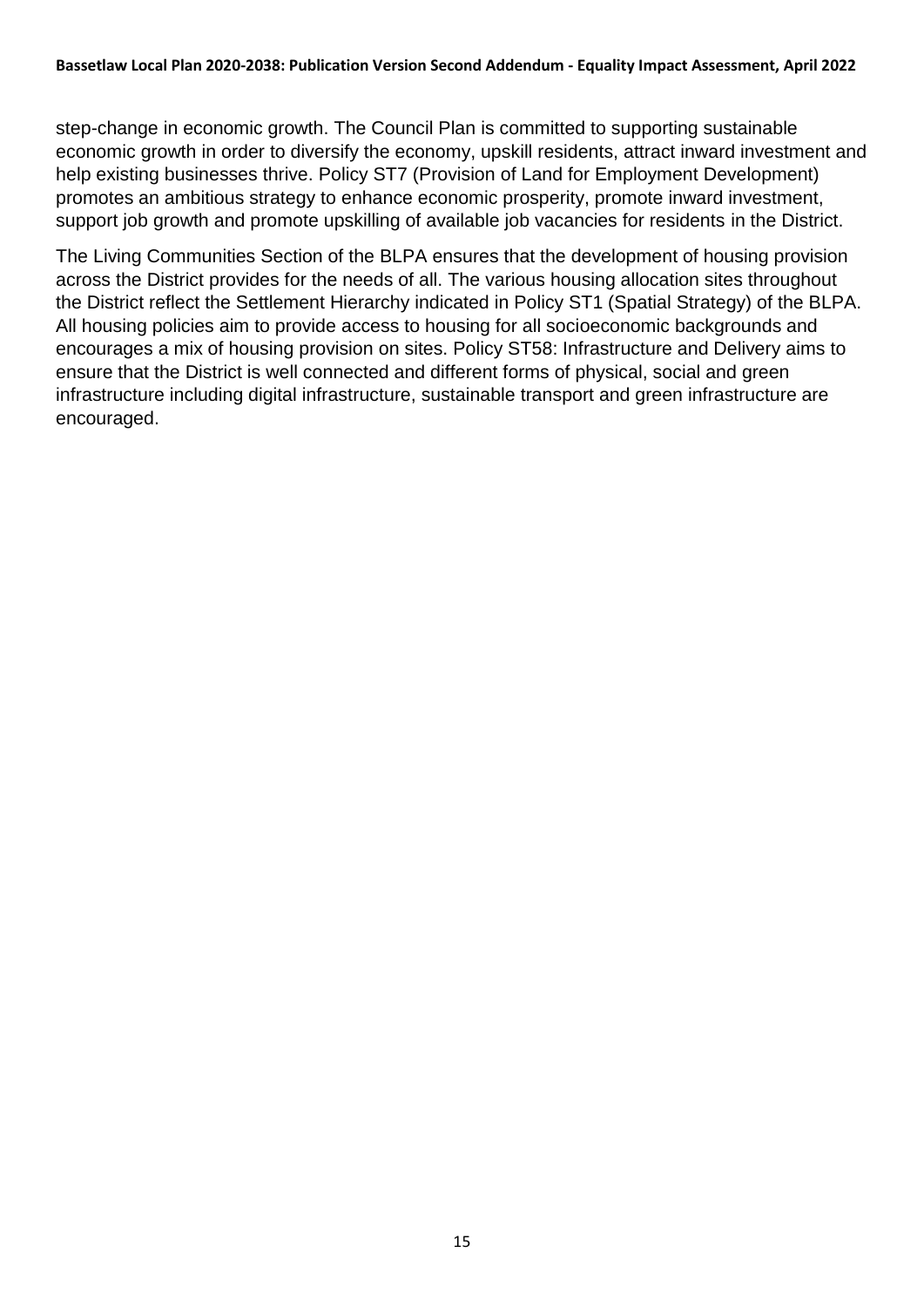# **Consultation and Mitigation**

## *Has there been consultation / is consultation planned with people who will be affected by this Policy? How has this affected your decision making?*

The Local Plan is an iterative process. The initial draft version of the DBLP was consulted on for a six-week period in October 2016. Following the consultation, comments received were taken into consideration and as a result further evidence work was undertaken and changes made where necessary. The strategic DBLP was consulted on in January 2019 for a six-week period. Both rounds of consultation were widely publicised and consultation events were held across the District. Further changes were required to the DBLP in response to consultation comments and further evidence base work. This resulted in a consultation on a complete Local Plan in January 2020 for a six-week period. This draft included site allocations for the first time, which resulted in over 700 individual responses received. Over 30 consultation events and meetings were attended with the community, Parish Councils, Neighbourhood Plan Groups and stakeholder meetings. To draw attention to the proposed allocation sites, site notices were put up around each site. The consultation provided engagement opportunities through newspaper articles, leaflets, posters, multiple platform social media posts and accessible locations where the publications could be viewed. This provided Bassetlaw residents, employees, visitors and key stakeholders/partner organisations with an opportunity to find out about the DBLP. This was done to give equal opportunity to all residents, employees, visitors and other key stakeholders to comment on the proposed development policies and encourage participation in the planning process.

The November 2020 round of consultation was widely publicised and consultation events were held across the District. Further changes were required to the DBLP in response to consultation comments and further evidence base work. This resulted in a consultation on a complete Local Plan in November 2020 - January 2021 for an eight-week period. This draft included further site allocations, which resulted in over 809 individual responses received, including 495 responses received via a community survey. In response to the Covid pandemic no face to face meetings could take place. Instead 37 online consultation events and meetings were also held on Microsoft Teams that were conducted with the community, Parish Councils, Neighbourhood Plan Groups and stakeholder meetings. MS Teams is a free app so is more easily accessible by a wide range of the community. In line with national legislation, documents could not be put on deposit. Instead the Council provided extracts on request for those who were unable to view documents on line. To draw attention to the proposed allocation sites, site notices were put up around each site. For those not able to or comfortable with attending virtual events a local plan phone line was installed so that all residents could engage in a meaningful way. The consultation provided engagement opportunities through consultation packs (on request), interactive Policies Map, newspaper articles, leaflets, posters and multiple platform social media posts. This provided Bassetlaw residents, employees, visitors and key stakeholders/partner organisations with an opportunity to find out about the DBLP. This was done to give equal opportunity to all residents, employees, visitors and other key stakeholders to comment on the proposed development policies and encourage participation in the planning process.

Due to the large volume of responses, additional changes were required to the DBLP in response to consultation comments and further evidence base work. This resulted in a focussed consultation on nine policies alongside the updated policies map, the majority relating to town centres, infrastructure provision and the Ordsall South allocation site in June 2021 – July 2021 for a six-week period. These draft policies were consulted on alongside the DPD for Worksop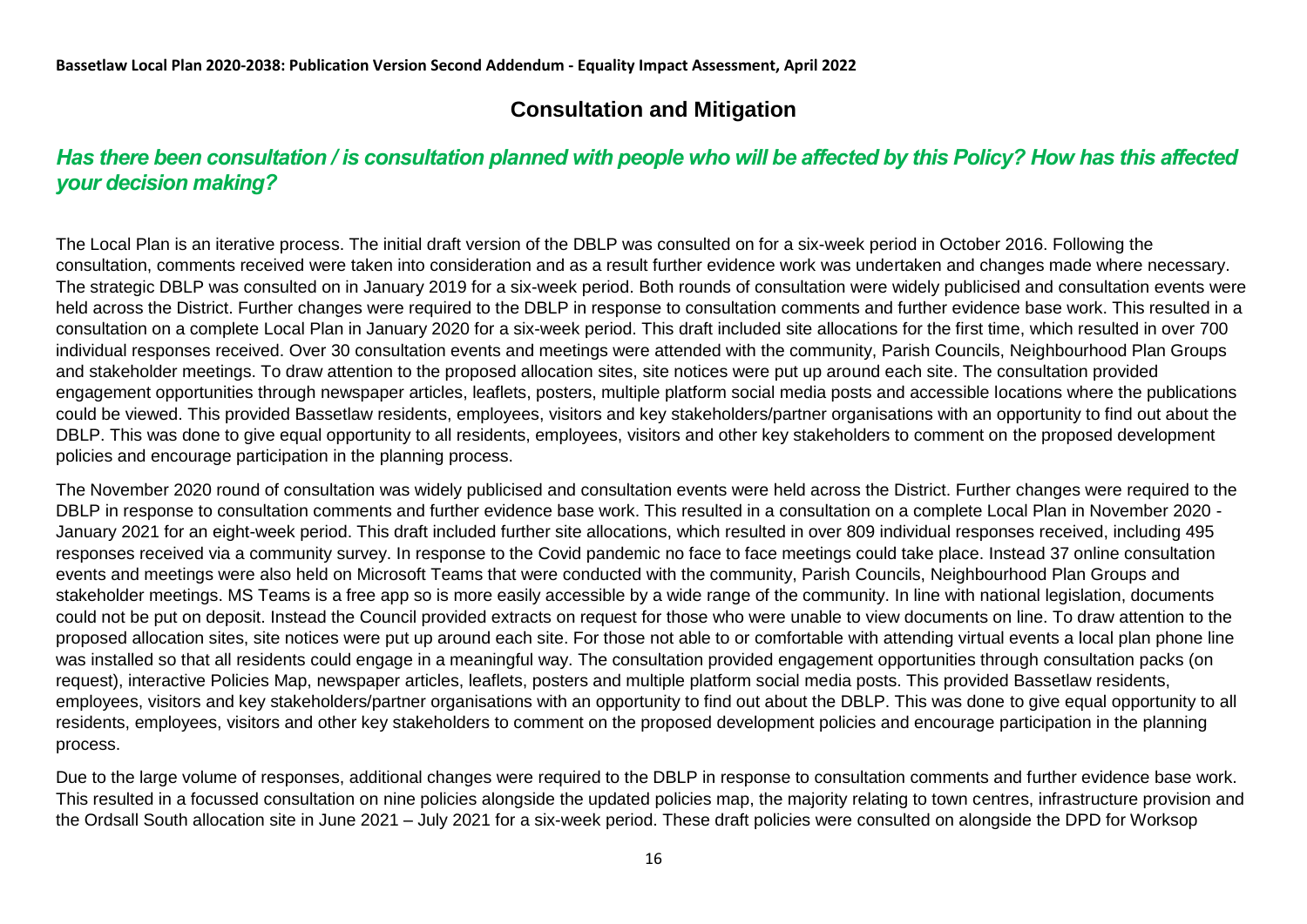#### **Bassetlaw Local Plan 2020-2038: Publication Version Second Addendum - Equality Impact Assessment, April 2022**

Central area, as it was important that the key strategic Local Plan policies link provide an overarching framework for the DPD. The consultation resulted in over 150 individual responses being received. In response to the Covid pandemic no face to face meetings could take place. Instead, 11 online consultation events and meetings were held or attended by members of the Planning Policy team on Microsoft Teams. These were conducted with the community, Parish Councils, Neighbourhood Plan Groups and stakeholders. MS Teams is a free application and was more easily accessible by a wide range of the community. In line with national legislation, documents could not be put on deposit. Instead the Council provided printed extracts on request for those who were unable to view documents online. To draw attention to the proposed allocation site at Ordsall South, site notices and posters promoting the consultation and events were put up around the site boundary. For those not able to or comfortable with attending virtual events a local plan phone line was installed so that all residents could engage in a meaningful way. The consultation provided engagement opportunities through consultation packs (on request), interactive Policies Map, newspaper articles, leaflets, posters and multiple platform social media posts. This provided Bassetlaw residents, employees, visitors and key stakeholders/partner organisations with an opportunity to find out about the DBLP. This was done to give equal opportunity to all residents, employees, visitors and other key stakeholders to comment on the proposed development policies and encourage participation in the planning process

The representations received through the Focussed consultation, along with Officer Responses were published alongside the Regulation 19 Local Plan in September 2021 and are available to view on the Council's website. Following consideration of the focussed consultation responses, the Publication Version of the Local Plan was produced. In accordance with national legislation, the purpose of the Regulation 19 Consultation was to seek representations as to the tests of soundness and legal/technical compliance of the plan. A 7 week long Regulation 19 Consultation was conducted on the Publication Version of the Bassetlaw Local Plan 2020-2037, alongside the proposed submission documents, supporting evidence base, including the supporting Policies Maps, Publication version of the SA Report and Habitats Regulations Assessment as well as the CIL Draft Charging Schedule.

The consultation was open to the local community, neighbouring authorities, statutory partners, Parish Councils, Neighbourhood Plan Groups and all stakeholders. It required consultees to comment on the legal compliance and the tests of soundness in relation to the Publication Version of the Bassetlaw Local Plan 2020-2037, Draft CIL Charging Schedule and the proposed submission documents. Respondents also had the opportunity to indicate whether they wished to attend the Examination once the Publication Version of the Bassetlaw Local Plan 2020-2037 was submitted to the Secretary of State, as dictated by legislation.

Statements of representation procedures were issued via the Worksop Guardian and Retford Times at the start of the consultation as per the Regulation 19 Consultation requirements for both the Publication Local Plan and the CIL Draft Charging Schedule consultations and were issued with all Consultee notification letters/emails. Document deposits at 11 libraries across the District were reinstated for provide easier access to physical copies of the Publication Version of the Local Plan and other consultation documents. The Council carried on its additional resource service where printed extracts were provided on request for those who were unable to view documents online or at the deposit locations. For those wishing to find out more about the Regulation 19 consultation, the previously instated local plan phone line was maintained, so that all could engage in a meaningful way. The consultation provided engagement opportunities through consultation packs (on request), interactive Policies Map, newspaper articles, posters and multiple platform social media posts. This provided Bassetlaw residents, employees, visitors and key stakeholders/partner organisations with an opportunity to find out about the BLP. This was done to give equal opportunity to all residents, employees, visitors and other key stakeholders to comment on the proposed development policies and encourage participation in the planning process. Additionally, the consultation for the Publication Version of the Bassetlaw Local Plan 2020-2037 was highlighted by Prime Minster Boris Johnson at Prime Minister's Question Time in October 2021. In total 126 representations and 1 petition with over 1600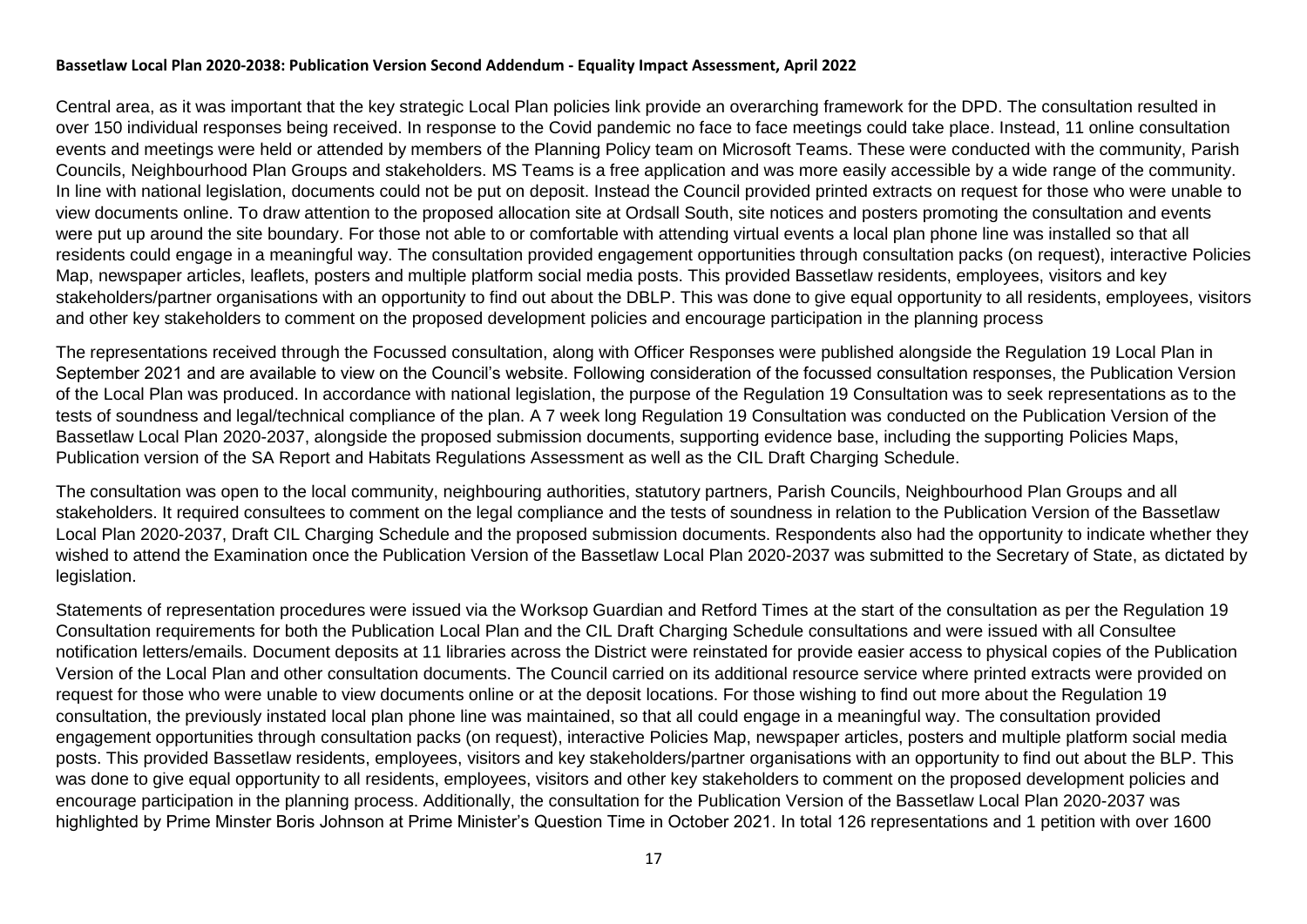#### **Bassetlaw Local Plan 2020-2038: Publication Version Second Addendum - Equality Impact Assessment, April 2022**

signatures were received. The representations and a summary of main issues raised during the consultation stage will be published upon submission of the Local Plan. All representations made by 5pm on the 21 October 2021 will be submitted to the Secretary of State for consideration by the Planning Inspector.

Following the conclusion of the Regulation 19 consultation, the Council opted to undertake a Regulation 19 Addendum consultation between January to February 2022, to address evidence changes and a handful of focussed matters. This consultation gave the community and stakeholders an opportunity to comment on the legal compliance and the tests of soundness of the Publication Version Addendum of the Bassetlaw Local Plan 2020-2037, updated proposed submission documents and evidence base, including the Policies Maps, the Sustainability Appraisal and Habitats Regulations Assessment. A statement of representation procedure were published in the Worksop Guardian and Retford Times at the start of the consultation as per the Regulation 19 Consultation requirements and were issued with all Consultee notification letters/emails. The aforementioned documents were deposited at 11 libraries and three town halls across the District to provide easier access to physical copies of the Publication Addendum Version of the Local Plan and the proposed submission documents. The Council carried on its additional resource service where printed extracts were provided on request for those who were unable to view documents online or at the deposit locations. For those wishing to find out more about the Regulation 19 consultation, the previously instated local plan phone line was maintained, so that all could engage in a meaningful way. The consultation provided engagement opportunities through consultation packs (on request), newspaper articles, posters and multiple platform social media posts. In total 89 representations were received. All representations made by 5pm on the 17 February 2022 will be submitted to the Secretary of State for consideration by the Planning Inspector.

Due to one of the two landowners unexpectedly withdrawing their site from the proposed Garden Village development shortly before submission, it is considered that a Regulation 19 Second Addendum is necessary to address consequential changes and to provide focussed changes in response to updated evidence prior to submitting the plan to the Independent Planning Inspectorate. The Publication Version Second Addendum of the Bassetlaw Local Plan 2020- 2038 will be consulted on alongside the updated proposed submission documents, including the Policies Maps, SA Report and Habitats Regulations Assessment, and the evidence base. This consultation gives the community and stakeholders an opportunity to comment on legal compliance and the tests of soundness of these documents. These should be read in conjunction with the Publication Version and Publication Version Addendum of the Bassetlaw Local Plan 2020-2038. The Council will be conducting a 6-week consultation from May-June 2022, to enable the public and stakeholders to provide comments on the legal compliance and the tests of soundness as per legislation.

To ensure that all residents have the opportunity to engage with the process the same consultation process as detailed for the Addendum consultation will be undertaken. This is considered to exceed national legislation requirements and the provisions of the Council's adopted Statement of Community Involvement 2020.

The Planning Policy Team and Communications Team has been involved with the organisation of Consultation events and publicity. Planning Policy Team, Communications Team, Regeneration Growth Team and Planning Administration team have all been involved with the management and staffing of all consultation events. The local MPs as well as Councillors from all tiers (County, Local, Parish) have been consulted on the Local Plan. The respondent schedules highlight those who have engaged in the process.

#### **The evolution of the Draft Bassetlaw Local Plan:**

**October 2016 – Initial Draft consultation**